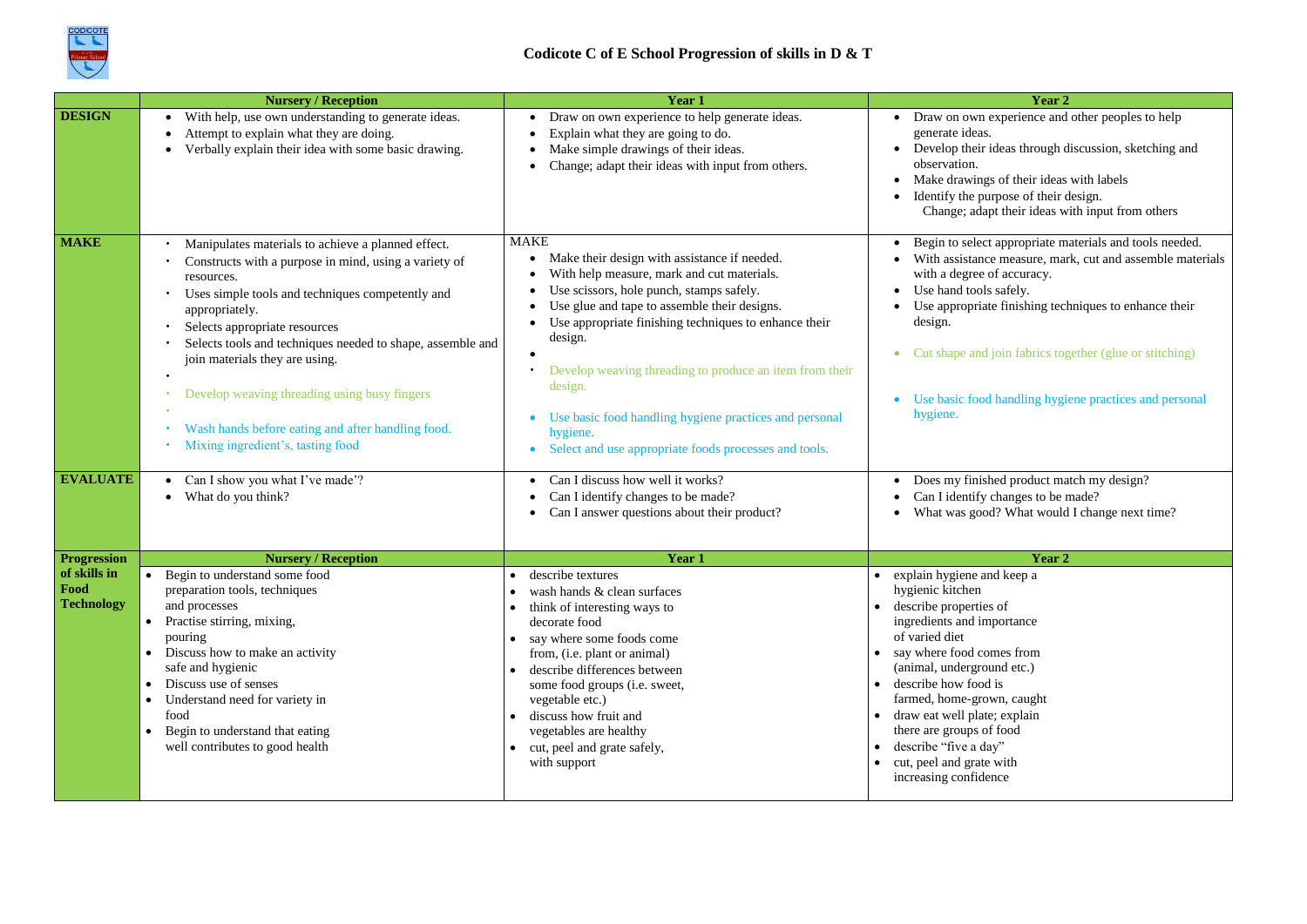|                                     | Year 3                                                                                                                                                                                                                                                                                                                                                                                                                              | Year 4                                                                                                                                                                                                                                                                                                                                                                                                                                                         | Year 5                                                                                                                                                                                                                                                                                                                                                                                                                                                   | Year 6                                                                                                                                                                                                                                                                                                                                                                                                                                                                                                                                   |
|-------------------------------------|-------------------------------------------------------------------------------------------------------------------------------------------------------------------------------------------------------------------------------------------------------------------------------------------------------------------------------------------------------------------------------------------------------------------------------------|----------------------------------------------------------------------------------------------------------------------------------------------------------------------------------------------------------------------------------------------------------------------------------------------------------------------------------------------------------------------------------------------------------------------------------------------------------------|----------------------------------------------------------------------------------------------------------------------------------------------------------------------------------------------------------------------------------------------------------------------------------------------------------------------------------------------------------------------------------------------------------------------------------------------------------|------------------------------------------------------------------------------------------------------------------------------------------------------------------------------------------------------------------------------------------------------------------------------------------------------------------------------------------------------------------------------------------------------------------------------------------------------------------------------------------------------------------------------------------|
| <b>DESIGN</b>                       | Generate ideas, considering its<br>purpose.<br>Identify what a successful product<br>would accomplish<br>Plan (simple) the order of work<br>required<br>Explore and develop the design<br>through talk and sketching<br>Make drawings with labels.                                                                                                                                                                                  | • Generate ideas, considering its<br>purpose.<br>Evaluate other products to identify<br>parts that can be incorporated into<br>their design.<br>Make labelled drawings from<br>different views.<br>Develop a plan of how the work<br>will be carried out.                                                                                                                                                                                                      | Generate ideas through group<br>discussion. Adapt ideas further develop<br>other ideas.<br>Draw up a specification for their<br>$\bullet$<br>design.<br>Develop a plan of how the work will be<br>carried out, looking at alternative<br>methods if things go wrong.<br>Use research in their design planning.                                                                                                                                           | • Generate ideas through group discussion.<br>Adapt ideas further develop other ideas.<br>Draw up a specification for their design.<br>Use sketches in group discussion to show<br>parts of their design.<br>Look for problems in the build and design<br>ways around.                                                                                                                                                                                                                                                                   |
| <b>MAKE</b>                         | Select tools and materials for their<br>product<br>Measure mark curt and assemble with<br>more accuracy.<br>Work safely with hand tools.<br>$\bullet$<br>Adapt their ideas as they build to<br>improve the finished product.<br>Add finishing techniques and use ICT<br>$\bullet$<br>(photos, powerpoints) to enhance.<br>Measure, cut, stitch fabric with more<br>accuracy.<br>Demonstrate food hygiene production<br>and storage. | • Select appropriate tools and<br>techniques.<br>Beware of the safety risks when<br>using tools.<br>Measure mark curt and assemble<br>with greater accuracy.<br>Join products with appropriate<br>materials.<br>Add finishing techniques and use<br>ICT (photos, powerpoints) to<br>market sell their product.<br>Measure cut stitch fabric with<br>greater accuracy.<br>Weigh, measure correctly using<br>scales and measuring jugs, reading<br>from recipes. | Select appropriate tools and materials.<br>Measure and cut accurately<br>I۰<br>Use tools safely and accurately.<br>lo<br>Weigh and measure accurately.<br>I۰<br>Cut and join correctly with a high quality<br>finish.<br>Measure cut stitch fabric with greater<br>accuracy.<br>Safe working practices in the kitchen (ie hot<br>ovens)<br>With assistance plan and make a meal                                                                          | Select appropriate tools and materials.<br>Measure and cut accurately<br>Use tools safely and accurately.<br>Weigh and measure accurately.<br>Cut and join correctly with a high quality<br>finish.<br>Achieve a high quality product.<br>Demonstrate a plan to resolve problems.<br>Use fabrics to design garments using different<br>methods of joining.<br>Safe working practices in the kitchen (ie hot<br>ovens)<br>Plan and make a meal                                                                                            |
| <b>EVALUATE</b>                     | How well does the product meet its design<br>purpose?<br>How have other products been made to<br>meet the same design purpose?                                                                                                                                                                                                                                                                                                      | Can I change the design while I am building<br>$\bullet$<br>to make it better?<br>Does my end product do what I expected?<br>How can I test my end product?                                                                                                                                                                                                                                                                                                    | Does the product meet the design brief?<br>$\bullet$<br>What went well?<br>What could I improve?<br>Do you think my product meets the design<br>brief?<br>How would you improve my design?                                                                                                                                                                                                                                                               | What are the strengths weakness of my design?<br>What improvements could I make?<br>Can I simplify the making process?                                                                                                                                                                                                                                                                                                                                                                                                                   |
| <b>Progression of</b>               | Year 3                                                                                                                                                                                                                                                                                                                                                                                                                              | Year 4                                                                                                                                                                                                                                                                                                                                                                                                                                                         | Year 5                                                                                                                                                                                                                                                                                                                                                                                                                                                   | Year 6                                                                                                                                                                                                                                                                                                                                                                                                                                                                                                                                   |
| skills in Food<br><b>Technology</b> | carefully select ingredients<br>use equipment safely<br>make product look attractive<br>think about how to grow<br>plants to use in cooking<br>begin to understand food<br>comes from UK and wider<br>world<br>describe how healthy diet=<br>variety/balance of food/drinks<br>explain how food and drink<br>are needed for active/healthy<br>bodies.<br>prepare and cook some                                                      | explain how to be<br>safe/hygienic<br>think about presenting<br>product in interesting/<br>attractive ways<br>understand ingredients can be<br>fresh, pre-cooked or processed<br>begin to understand about<br>food being grown, reared or<br>caught in the UK or wider world<br>describe eat well plate and<br>how a healthy diet=variety /<br>balance of food and drinks<br>explain importance of food<br>and drink for active, healthy                       | explain how to be safe / hygienic<br>and follow own guidelines<br>present product well - interesting,<br>attractive, fit for purpose<br>begin to understand seasonality<br>of foods<br>understand food can be grown,<br>reared or caught in the UK and the<br>wider world<br>describe how recipes can be<br>adapted to change appearance,<br>taste, texture, aroma<br>explain how there are different<br>substances in food / drink needed<br>for health | understand a recipe can be adapted<br>by adding / substituting ingredients<br>explain seasonality of foods<br>learn about food processing methods<br>name some types of food that are<br>grown, reared or caught in the UK or<br>wider world<br>adapt recipes to change appearance,<br>taste, texture or aroma.<br>describe some of the different<br>substances in food and drink, and how<br>they can affect health<br>prepare and cook a variety of savoury<br>dishes safely and hygienically<br>including, where appropriate, the use |